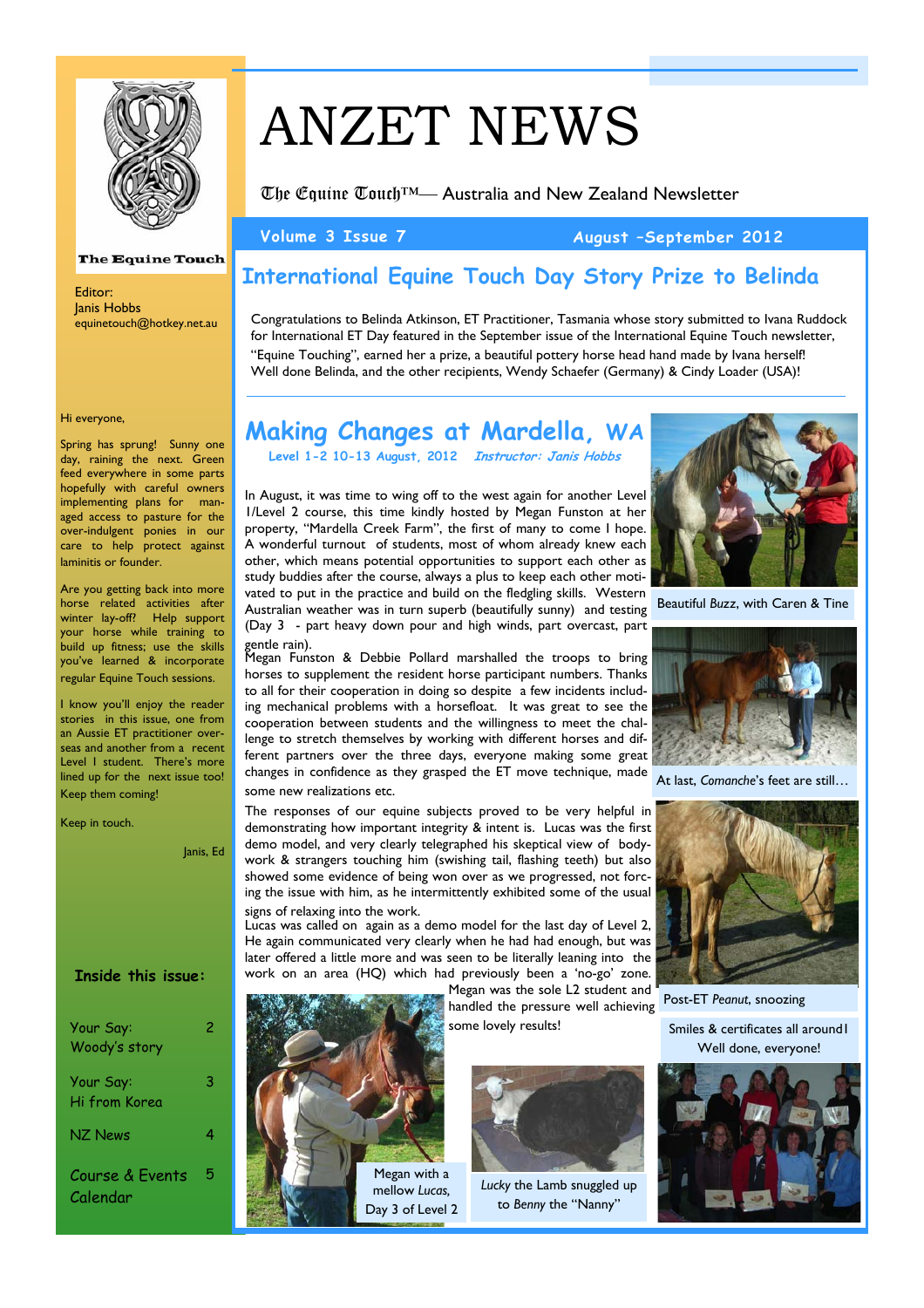### **Page 2 The Equine Touch™— Australia and New Zealand Newsletter**

# **Your Say:**

# **Woody's 'out of the woods' thanks to ET**

**Kerri Gibbs, Level 1 WA**

"What made you decide to do the ET – Level 1 course?" Janis asked the group of eight gathered on a sunny deck in Nannup one March morning. I was somewhere in the middle of the eight and as my colleagues started to give their answers I wondered if I could get through mine without getting too emotional. Sounds dramatic I know, but Equine Touch has had a signifi-

cant impact on a particular horse in my life.

Woody is my five year old Brumby that has been with me since he was eight months old. Without going into all the details Woods has had an accident prone life. To name a few incidents - he's been through fences where there wasn't a gateway, he's done headstands when remaining on his hooves was a smarter option and he's split a hoof open to the coronet band whilst hooning around his paddock. Now please don't think that Woods is just a klutz because that isn't entirely true. He can spin on a dime, has no problems leaping fallen logs and has even won a Horsemanship Class at the local show.



Woody loving the TMJ work from Kerri at

The repercussions from Woody's above acrobatics came back to haunt us the Level I course March, 2012, Nannup, WA when the time came to start his riding career. A pattern soon formed and

after about three months of ridden work, Woods would break down in spectacular style. Thankfully I was never in the saddle at the time. He was always kind enough to warn me before I mounted that things weren't right. There was an issue in Woods' 'back end'.

We investigated the usual channels. Woods would have three to six months of rest and treatment, then come back into work only to have the same thing happen again in another three months. After the third break down I didn't know where to go next. At that point a friend suggested I try Deb Ryan, a local Equine Touch practitioner. Deb came highly recommended - and I was desperate! If Deb couldn't help we were in trouble!

To be perfectly honest I didn't know much about ET. Sure, I 'googled' it but I still didn't really get it. Like I said, I was desperate so I asked Deb to come out and give my boy an ET session. Watching Deb work on Woody I still didn't know what ET was! Deb was doing little moves all over his body and I kept getting in trouble because Woods was touching me!? It was all a bit bizarre really. It was the second visit before I could see the impact it had on Woody. He was so eager for Deb to work on him and he relaxed almost immediately. Deb was able to get into areas that were strictly off limits the first time. I could see the yawning, chewing, muscle spasms, blood pulses – it was fascinating to watch!

The best part was that I was soon able to start riding Woods again. In October last year we completed the Donnybrook Horsemen's Club annual winery ride. I was so pleased and proud of him. I know now that to keep Woody sound he needs bodywork every three months. This was a big incentive for me to complete the Level 1 course.

Now I can give Woody his maintenance ET sessions in between Deb's visits which means I can pick up on areas of concern before it is too late.

Whilst Woods and I were both very fortunate to find Equine Touch and Deb Ryan, Woody is not the only horse that has benefitted from my completing the Equine Touch- Level 1 course. My other two horses are also now enjoying regular ET sessions. In fact all three were given a body balance just last week in celebration of International Equine Touch Day. The feedback they gave is that they are all firm supporters of this annual event.

## **Student feedback:-**

### Hi Janis,

Thanks for the course. I enjoyed it a lot. I have had a practice on my husband and my 21 year old horse as well as Rarity (the Arab mare I brought to the course). They all enjoyed it! It will be interesting to see what changes as I do more and perfect the technique. I found that my old horse was much softer when lifting the hindlegs than Rarity so it will be interesting to see if this improves. Hind toe dragging has been a major ongoing issue with Rarity. Fran S. Level 1 (Mardella, August, 2012)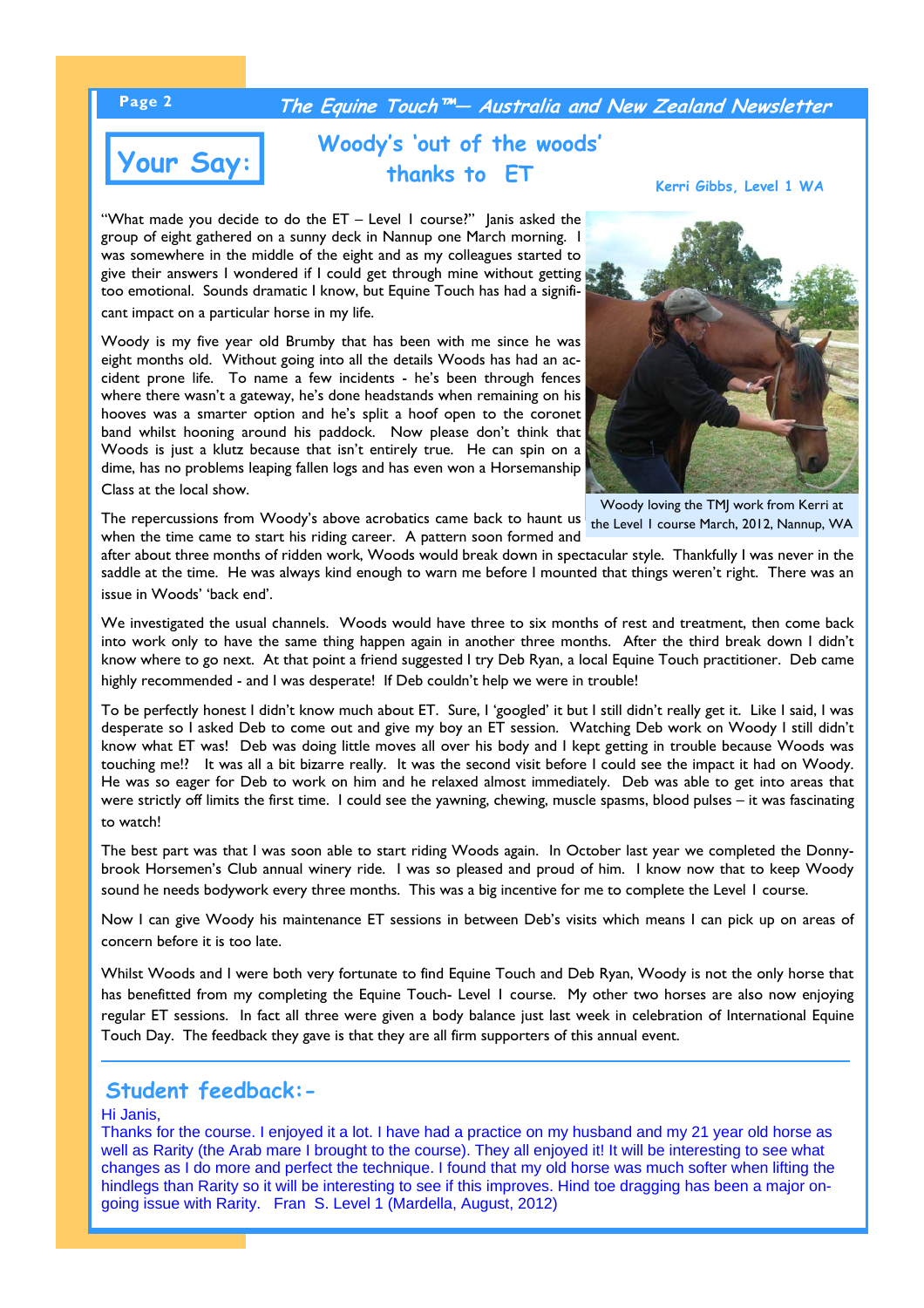## **Page 3 Volume 3 Issue 7**

# **Your Say: Hi from Korea Michelle George, ET Practitioner**

First I would like to say that I was unaware of Jock's passing!! I have been living in South Korea for the past year, with my husband who is working on an Australian project here.

I was shocked to hear this news when I read the last newsletter. I have only been getting these newsletters for the past few months. Jock was such a wonderful man and teacher; I can only express my deepest sympathy to Ivana.

I finished my Equine Touch courses and practitioner level a few years back with Jock and Ivana, when they were using the Parelli Study Centre at Wilton in NSW. We were a small group from varied horse fields - show jumping, pleasure and my background was Endurance.

I remember one of my friends' horse's had sustained a very bad injury whilst away at a horse trainer. He had reared over and landed head first on a metal stake, which punctured the top of his head. When he was sent back home he was not the same horse!! He was fearful of anything around the top of his poll area and he seemed to be wary of anyone around him. She asked me to come take a look at him; he was quite wary of me, but I slowly put my hands on him all over, noting areas of his pain. So, that first day I just did a Basic Body Balance, very slowly, with lots of waiting time in between each move. We didn't get a lot of reactions that first day, but the next time I came back, which was a week later, he was definitely a different horse. His head looked up as I came into his yard and he actually came over and nuzzled me!!! Awesome!! So, again I just did the Basic Body Balance, but this time his reactions were evident. A lot of tongue licking, and his body seemed to just 'soften' under my hands. So again I couldn't come back for another week, but this time did some specific moves in certain areas. He was still vary wary of being touched around the top of his poll but was being less and less worried about it. Also his whole way of walking was improving. Before he had an uneven length of stride and his hindquarters were out of balance, which was evident when you stood behind him. So, every time I came to visit, 'Palio' came to greet me in the yard, eager to be 'Touched'!! We continued his sessions for another few weeks, then his owner started to play with him and get his confidence back, and taking him out to the trails around their farm. He did eventually recover and they ended up selling him to an Endurance competitor in another part of the state.

Since we have been here in Korea I have only had one opportunity to show people what Equine Touch is about. As there is limited space here to keep horses, a lot of people have them stabled at a public stable facility. Owning a horse here is

quite expensive....and the riding area is usually not like what we are used to back in Australia. Most riding is done in an arena, usually with some jumps set up and also an area for beginners to learn. Most horses are stabled night and day, and of the 5 stables I have visited, only one had partitions where the horses could actually see each other and the outside world!! Show jumping is very popular here, so my one and only time to demonstrate was on a jumper that had just finished a work-out. I asked the owner if it was ok to do some 'work' on his horse, and even though he didn't quite understand me I just did a Basic Body Balance.

The big black gelding was just gorgeous and I tried to explain my moves as I was going. Now my Korean language skills aren't that good and his English wasn't that good, but my Korean friend who was with me was able to interpret most of what I was saying. The gelding did show some responses, of which I was glad, but standing on hard concrete and being tied from both sides doesn't do much good. I am hoping to get back to that stable soon and maybe just hang about and do some more 'work', even just for the sake of the horses and not for payment.

I am glad to be getting these newsletters now, keeping in touch with what is happening and when we get back from here in another year, will be keen to do some refresher courses.

Kind Regards, Michelle George